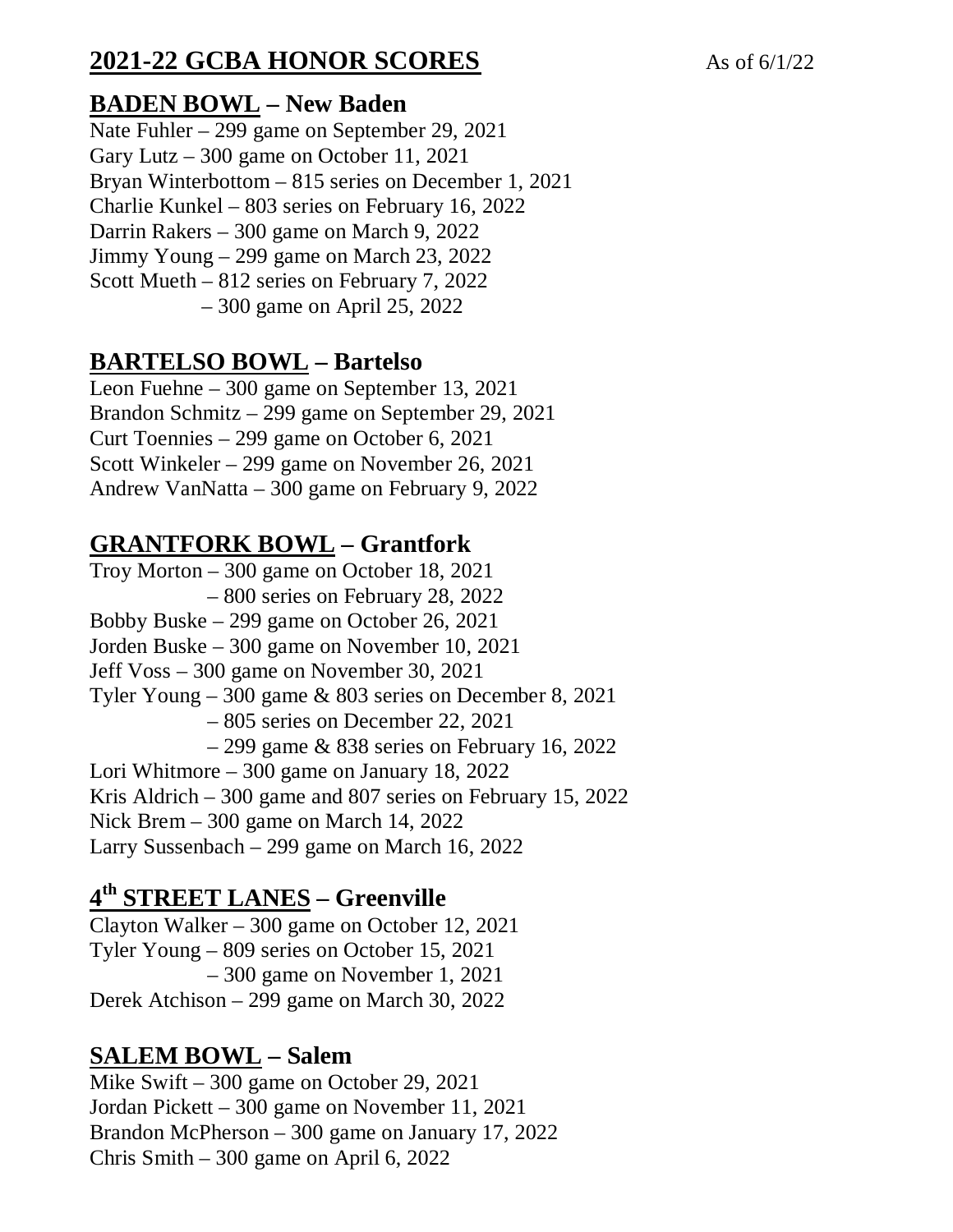## **HANKS BOWL – Trenton**

Ryan Freivogel – 300 game on August 26, 2021 SAC Rakers – 300 game and 824 series on September 2, 2021 Jameson Rakers – 300 game on September 21, 2021 – 300 game on October 5, 2021 Mike Mineman – 300 game on October 14, 2021 – 300 game on January 27, 2022 Brandon Brockhahn – 300 game on November 18, 2021 Chris Schmidt – 300 game on December 16, 2021 Ryan Staley – 300 game on February 18, 2022 Matt Klotz – 299 game on February 25, 2022 Johnathan Doss – 805 series on April 8, 2022

#### **HI TOP BOWL – Highland**

Daulton Colligan – 300 game & 817 series on September 22, 2021  $-299$  game & 812 series on November 10, 2021 Jace Gause – 300 game on October 20, 2021 Mike Soden – 300 game on November 24, 2021 Collin Korte – 300 game on February 9, 2022 Mike Gagnor – 300 game on February 27, 2022 (GCBA OPEN Tournament) Spencer Holzinger – 300 game on March 9, 2022 Ryan Wirz – 299 game on March 23, 2022 Nick Korte – 300 game on March 26, 2022 (GCBA OPEN Tournament) Bryan Merkle – 299 game on March 30, 2022

## **MASCOUTAH LANES – Greenville**

Dan Sindel – 300 game on February 28, 2022 Charlie Kunkel – 300 game on March 5, 2022 (GCBA OPEN Tournament) Michael Preston – 300 game on March 8, 2022 Bryan Winterbottom – 300 game on April 2, 2022 (GCBA OPEN Tournament)

#### **V&H RECREATION – Breese**

Kirt Ervin – 300 game on August 27, 2021 – 299 game on October 15, 2021 Greg Detmer – 300 game on August 27, 2021 – 299 game on January 14, 2022 – 300 game on January 28, 2022 Larry Wobbe – 299 game on October 6, 2021 Eddie Greer – 300 game on December 10, 2021 Jeff Johnson – 804 series on January 26, 2022 Eric Detmer – 299 game on April 1, 2022 Adam Broeckling – 300 game on April 1, 2022 Ryan Winkeler – 810 series on April 13, 2022